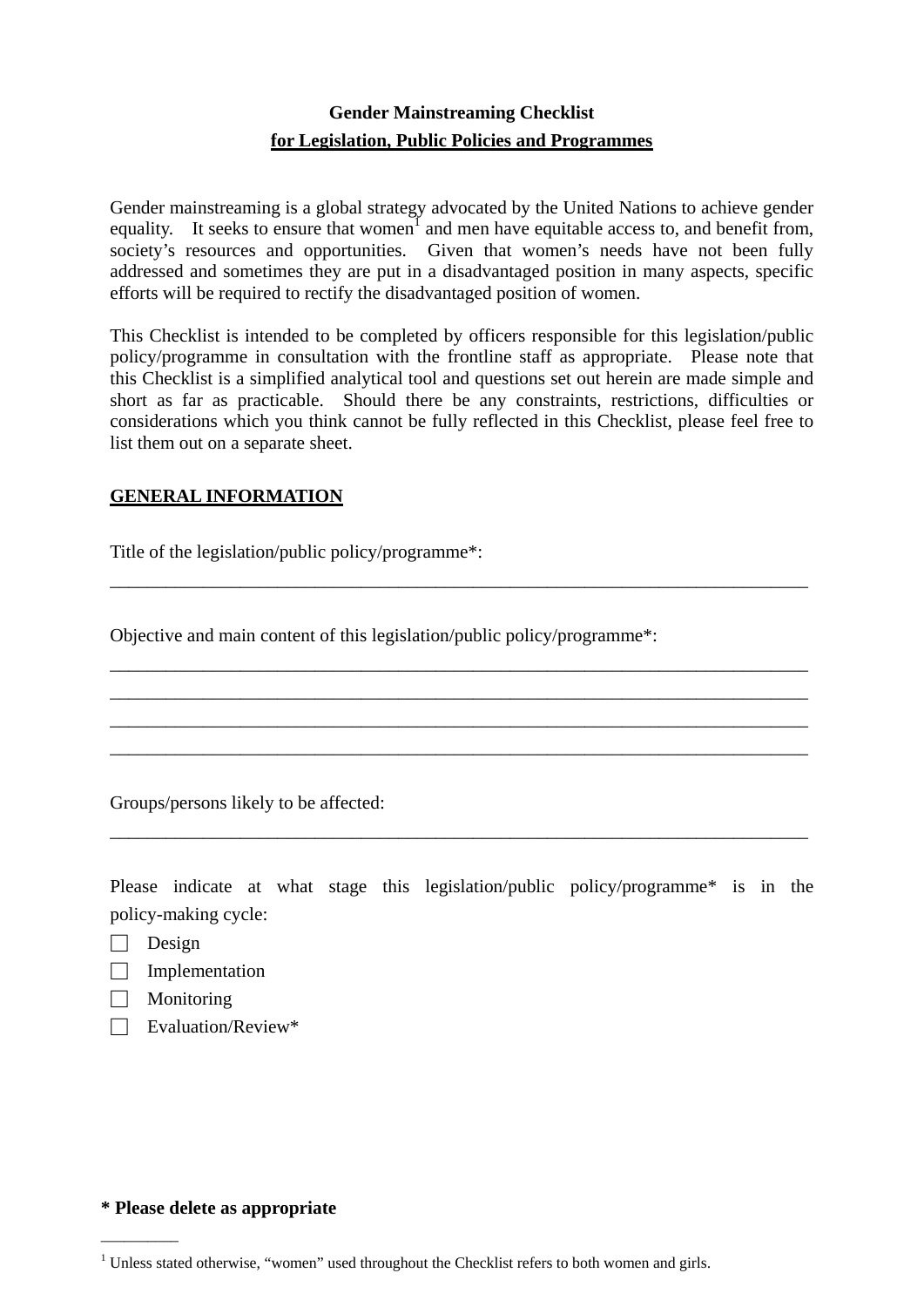| Officer-in-charge: |          | (Name)        |
|--------------------|----------|---------------|
|                    |          | (Post Title)  |
|                    |          | (Bureau/Dept) |
|                    | (Tel No) | (Fax No)      |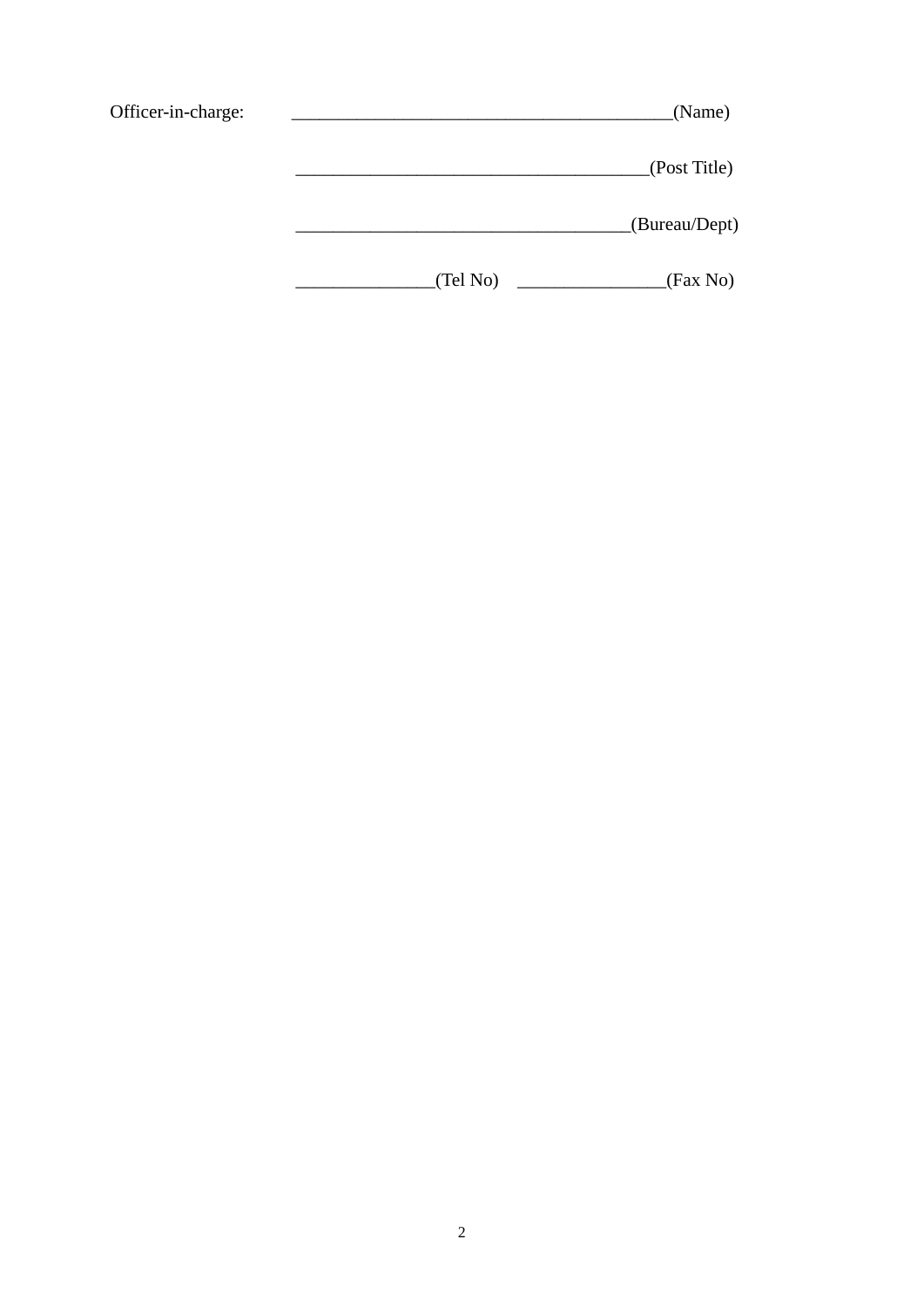# **I. DESIGN Y/N/NA**

## *Compilation and analysis of gender information*

- 1. Have sex-disaggregated data been collected and considered regarding those likely to be affected?
- 2. Do the data show gender differences or correlations with the following variables:
	- $q$  age  $q$
	- disabilities □
	- education □
	- employment status □
	- ethnic origin □
	- family role □
	- income group □
	- residence status □
	- $\begin{array}{|c|c|} \hline \text{4.432} & \text{5.4433} & \text{6.4533} \\ \hline \text{5.453} & \text{6.4733} & \text{6.4733} \\ \hline \text{6.473} & \text{6.4733} & \text{6.4733} \\ \hline \text{7.473} & \text{7.4733} & \text{7.4733} & \text{7.4733} \\ \hline \text{8.473} & \text{8.4733} & \text{8.4733} & \text{8.4733} \\ \hline \text{9.473}$

 \_\_\_\_\_\_\_\_\_\_\_\_\_\_\_\_\_\_\_\_\_\_\_\_\_\_\_\_\_\_\_\_\_\_\_\_\_\_\_\_\_\_\_\_\_\_\_\_\_\_\_\_\_\_\_\_\_\_\_\_\_\_\_\_\_\_\_  $\overline{\phantom{a}}$  ,  $\overline{\phantom{a}}$  ,  $\overline{\phantom{a}}$  ,  $\overline{\phantom{a}}$  ,  $\overline{\phantom{a}}$  ,  $\overline{\phantom{a}}$  ,  $\overline{\phantom{a}}$  ,  $\overline{\phantom{a}}$  ,  $\overline{\phantom{a}}$  ,  $\overline{\phantom{a}}$  ,  $\overline{\phantom{a}}$  ,  $\overline{\phantom{a}}$  ,  $\overline{\phantom{a}}$  ,  $\overline{\phantom{a}}$  ,  $\overline{\phantom{a}}$  ,  $\overline{\phantom{a}}$  $\overline{\phantom{a}}$  ,  $\overline{\phantom{a}}$  ,  $\overline{\phantom{a}}$  ,  $\overline{\phantom{a}}$  ,  $\overline{\phantom{a}}$  ,  $\overline{\phantom{a}}$  ,  $\overline{\phantom{a}}$  ,  $\overline{\phantom{a}}$  ,  $\overline{\phantom{a}}$  ,  $\overline{\phantom{a}}$  ,  $\overline{\phantom{a}}$  ,  $\overline{\phantom{a}}$  ,  $\overline{\phantom{a}}$  ,  $\overline{\phantom{a}}$  ,  $\overline{\phantom{a}}$  ,  $\overline{\phantom{a}}$ 

3. Please provide a summary of such data on the above.

## *Consultation*

- 4. Has any of the following been consulted about the gender impact of this legislation/public policy/programme\*:
	- (a) Gender specialists (e.g. Women's Commission, gender research centres, individual gender experts) □
	- (b) Relevant government bureau or departments (e.g. Team 2/Division 1 of LWB)<br>
	(c) Relevant statutory bodies<br>
	(d) Non-governmental organisations<br>
	(e) Women's associations
	- (c) Relevant statutory bodies
	- $(d)$  Non-governmental organisations
	- $(e)$  Women's associations
	- (f) Women likely to be affected positively/negatively\* by this legislation/public policy/programme

3

## **\* Please delete as appropriate**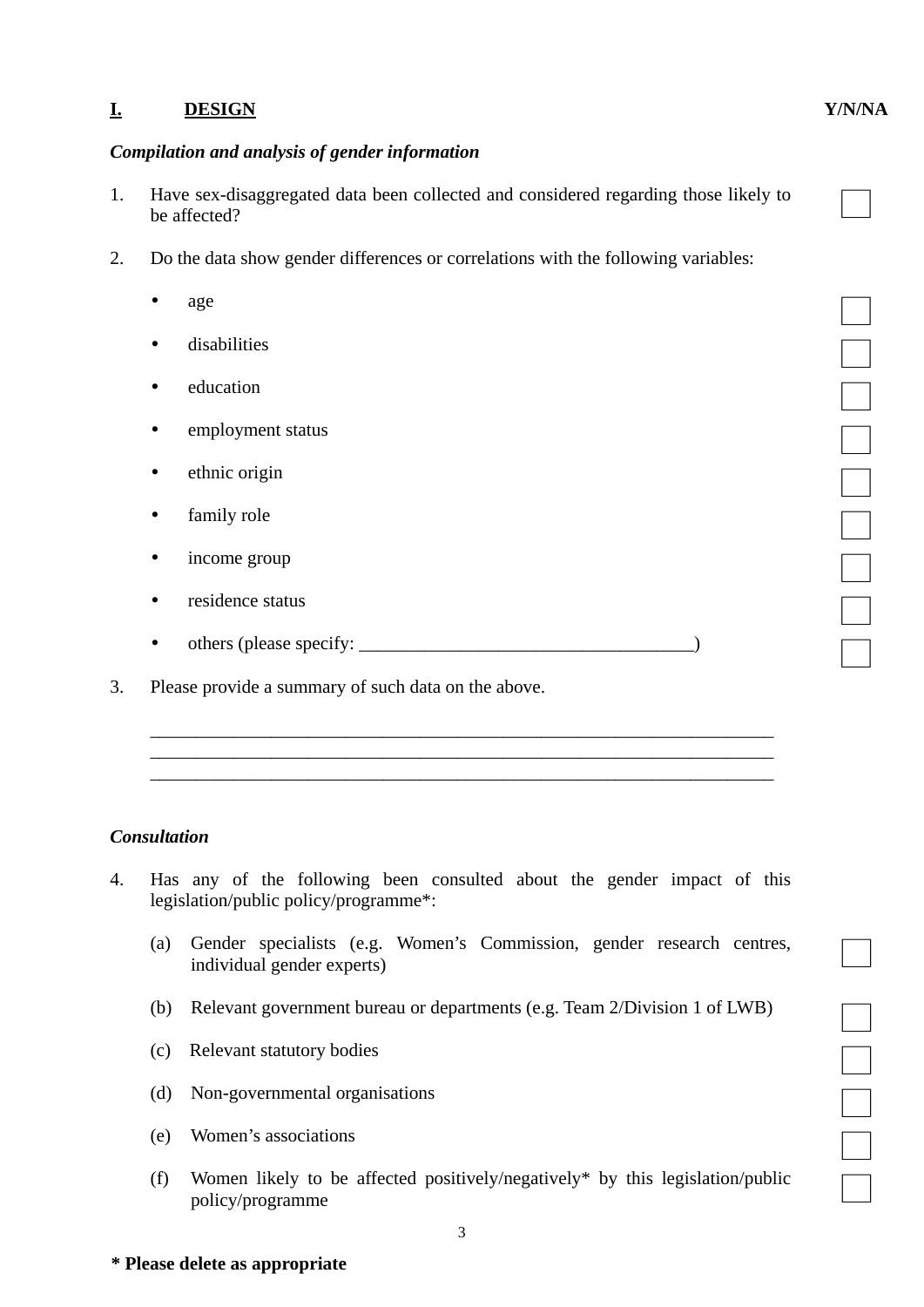|     |                                                                                                                                                                                       | Y/N/NA  |
|-----|---------------------------------------------------------------------------------------------------------------------------------------------------------------------------------------|---------|
|     | (g)                                                                                                                                                                                   |         |
| 5.  | Please provide names of those consulted and a summary of their views:                                                                                                                 |         |
|     |                                                                                                                                                                                       |         |
|     |                                                                                                                                                                                       |         |
|     | Considering specific needs of both genders                                                                                                                                            |         |
| 6.  | Have specific needs of women and men been identified, considered and integrated in<br>designing this legislation/public policy/programme?                                             |         |
| 7.  | Does this legislation/public policy/programme require any specific reference to<br>women or men?                                                                                      |         |
|     | <b>Resources</b>                                                                                                                                                                      |         |
| 8.  | Have resources been allocated to address the identified needs of women, if any?                                                                                                       |         |
|     | <b>Considering impact on women</b>                                                                                                                                                    |         |
| 9.  | Will women or any sub-groups of women be affected differently from men by this<br>legislation/public policy/programme?                                                                |         |
|     | If yes, in a positive $(P)$ or negative $(N)$ way?                                                                                                                                    | $P/N^*$ |
| 10. | Will this legislation/public policy/programme, in any way (directly and indirectly, in<br>the short, medium and long-term), promote the elimination of discrimination of<br>women by: |         |
|     | improving upon any previous legislation/public policy/programme that was<br>(a)<br>discriminatory or disadvantageous to women;                                                        |         |
|     | establishing legal and other protection of the rights of women;<br>(b)                                                                                                                |         |
|     | strengthening women's decision-making role;<br>(c)                                                                                                                                    |         |
|     | increasing women's access to and control of resources; or<br>(d)                                                                                                                      |         |
|     | contributing towards empowerment of women?<br>(e)                                                                                                                                     |         |
|     | (f)                                                                                                                                                                                   |         |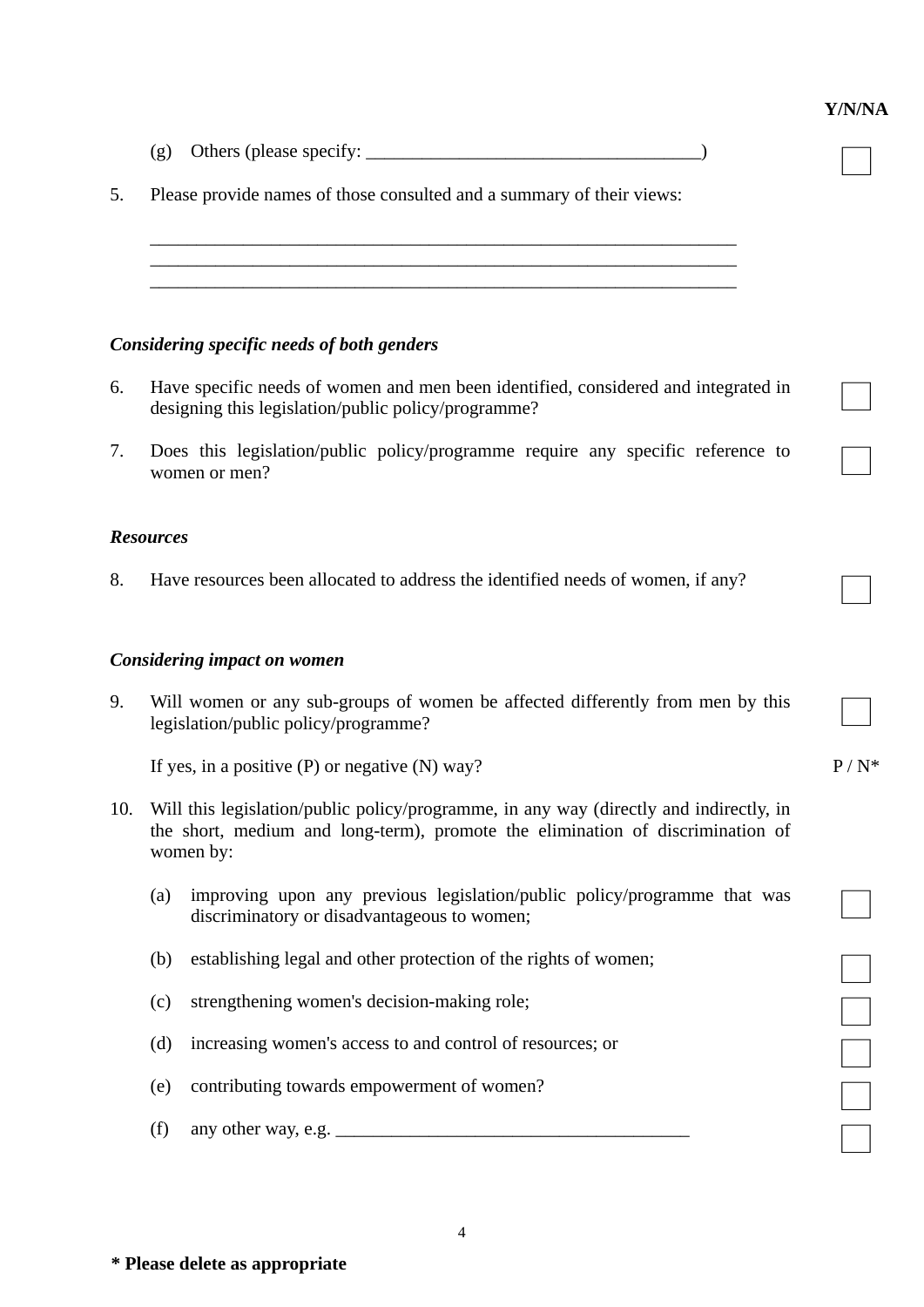If yes, please elaborate:

11. Will there be any restrictions or limitations, even of a temporary nature, imposed on women (or sub-groups of women) by this legislation / public policy / programme? If yes, please elaborate:

 $\mathcal{L}_\text{max}$  and  $\mathcal{L}_\text{max}$  and  $\mathcal{L}_\text{max}$  and  $\mathcal{L}_\text{max}$  and  $\mathcal{L}_\text{max}$  and  $\mathcal{L}_\text{max}$ 

\_\_\_\_\_\_\_\_\_\_\_\_\_\_\_\_\_\_\_\_\_\_\_\_\_\_\_\_\_\_\_\_\_\_\_\_\_\_\_\_\_\_\_\_\_\_\_\_\_\_\_\_\_\_\_\_\_\_\_\_\_\_\_  $\mathcal{L}_\text{max} = \mathcal{L}_\text{max} = \mathcal{L}_\text{max} = \mathcal{L}_\text{max} = \mathcal{L}_\text{max} = \mathcal{L}_\text{max} = \mathcal{L}_\text{max} = \mathcal{L}_\text{max} = \mathcal{L}_\text{max} = \mathcal{L}_\text{max} = \mathcal{L}_\text{max} = \mathcal{L}_\text{max} = \mathcal{L}_\text{max} = \mathcal{L}_\text{max} = \mathcal{L}_\text{max} = \mathcal{L}_\text{max} = \mathcal{L}_\text{max} = \mathcal{L}_\text{max} = \mathcal{$ 

\_\_\_\_\_\_\_\_\_\_\_\_\_\_\_\_\_\_\_\_\_\_\_\_\_\_\_\_\_\_\_\_\_\_\_\_\_\_\_\_\_\_\_\_\_\_\_\_\_\_\_\_\_\_\_\_\_\_\_\_\_\_\_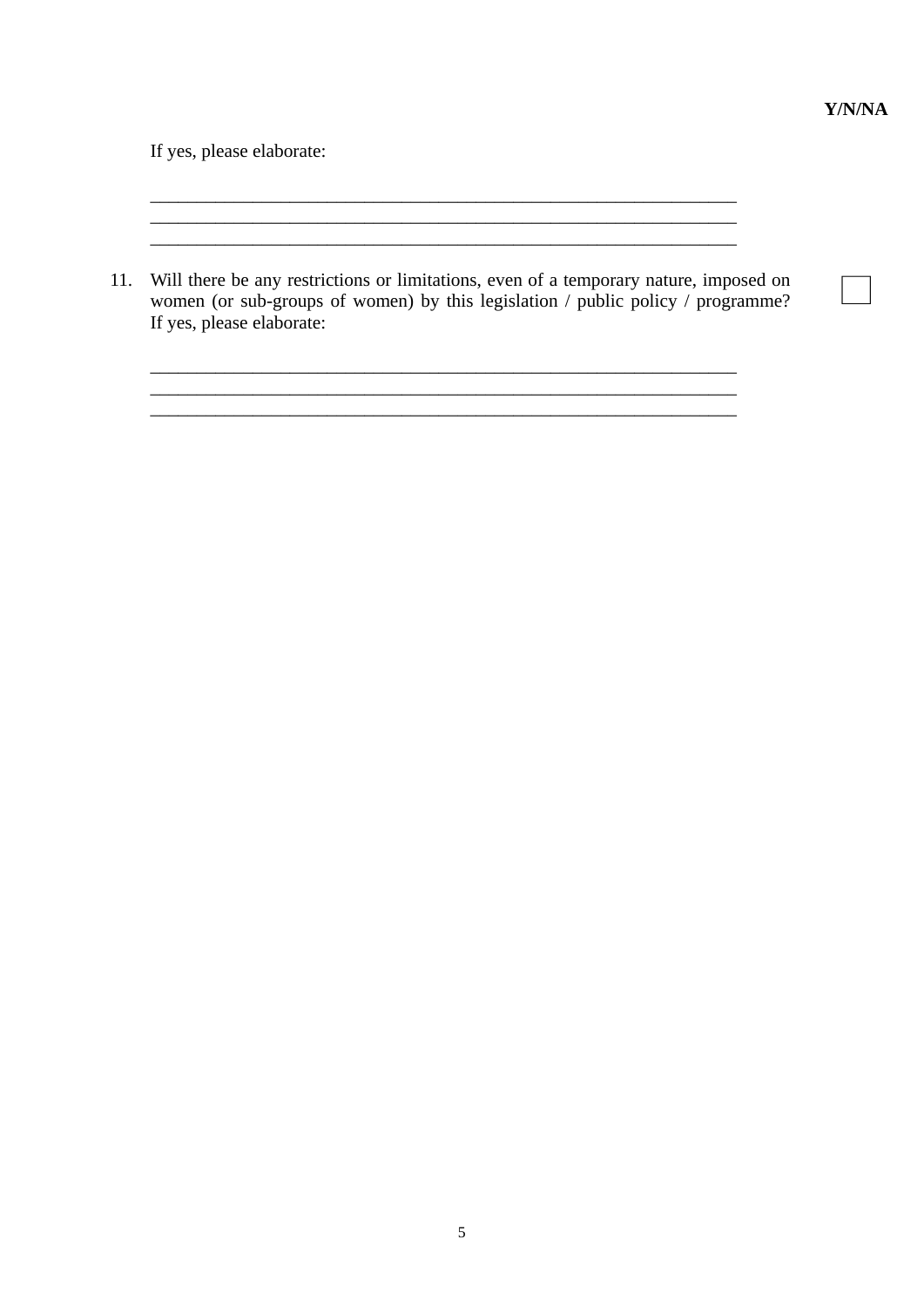## **II. IMPLEMENTATION Y/N/NA**

#### *Public education and promotion*

- 12. Through what means is this legislation/public policy/programme promoted?
	- $(a)$  printed materials
	- (b) mass media  $\Box$
	- $(c)$  exhibition  $\Box$
	-
	- (e) others (please specify:  $\qquad \qquad$  )
- 13. Has the promotional content been presented in a gender-sensitive manner?
- (c) exhibition<br>
(d) talk / seminar / workshop<br>
(e) others (please specify:<br>  $\Box$ <br>
Has the promotional content been presented in a gender-sensitive manner?<br>
Is the medium of promotion (e.g. venues, channels or time slots) 14. Is the medium of promotion (e.g. venues, channels or time slots) effective in reaching the target group?

#### *Gender-sensitive language*

15. Is gender sensitive language used throughout the legislation/public policy/programme/press releases or any other related official document?

#### *Impact on women*

16. Have women or any sub-groups of women been affected differently from men during the implementation process, e.g. eligibility, level of benefits, accessibility, or availability of support facilities? If yes, please elaborate:

\_\_\_\_\_\_\_\_\_\_\_\_\_\_\_\_\_\_\_\_\_\_\_\_\_\_\_\_\_\_\_\_\_\_\_\_\_\_\_\_\_\_\_\_\_\_\_\_\_\_\_\_\_\_\_\_\_\_\_\_\_\_\_\_\_\_\_\_

\_\_\_\_\_\_\_\_\_\_\_\_\_\_\_\_\_\_\_\_\_\_\_\_\_\_\_\_\_\_\_\_\_\_\_\_\_\_\_\_\_\_\_\_\_\_\_\_\_\_\_\_\_\_\_\_\_\_\_\_\_\_\_\_\_\_\_\_

17. Have there been any special measures to address women's needs during the implementation process? If yes, please elaborate:

\_\_\_\_\_\_\_\_\_\_\_\_\_\_\_\_\_\_\_\_\_\_\_\_\_\_\_\_\_\_\_\_\_\_\_\_\_\_\_\_\_\_\_\_\_\_\_\_\_\_\_\_\_\_\_\_\_\_\_\_\_\_\_\_\_\_\_

\_\_\_\_\_\_\_\_\_\_\_\_\_\_\_\_\_\_\_\_\_\_\_\_\_\_\_\_\_\_\_\_\_\_\_\_\_\_\_\_\_\_\_\_\_\_\_\_\_\_\_\_\_\_\_\_\_\_\_\_\_\_\_\_\_\_\_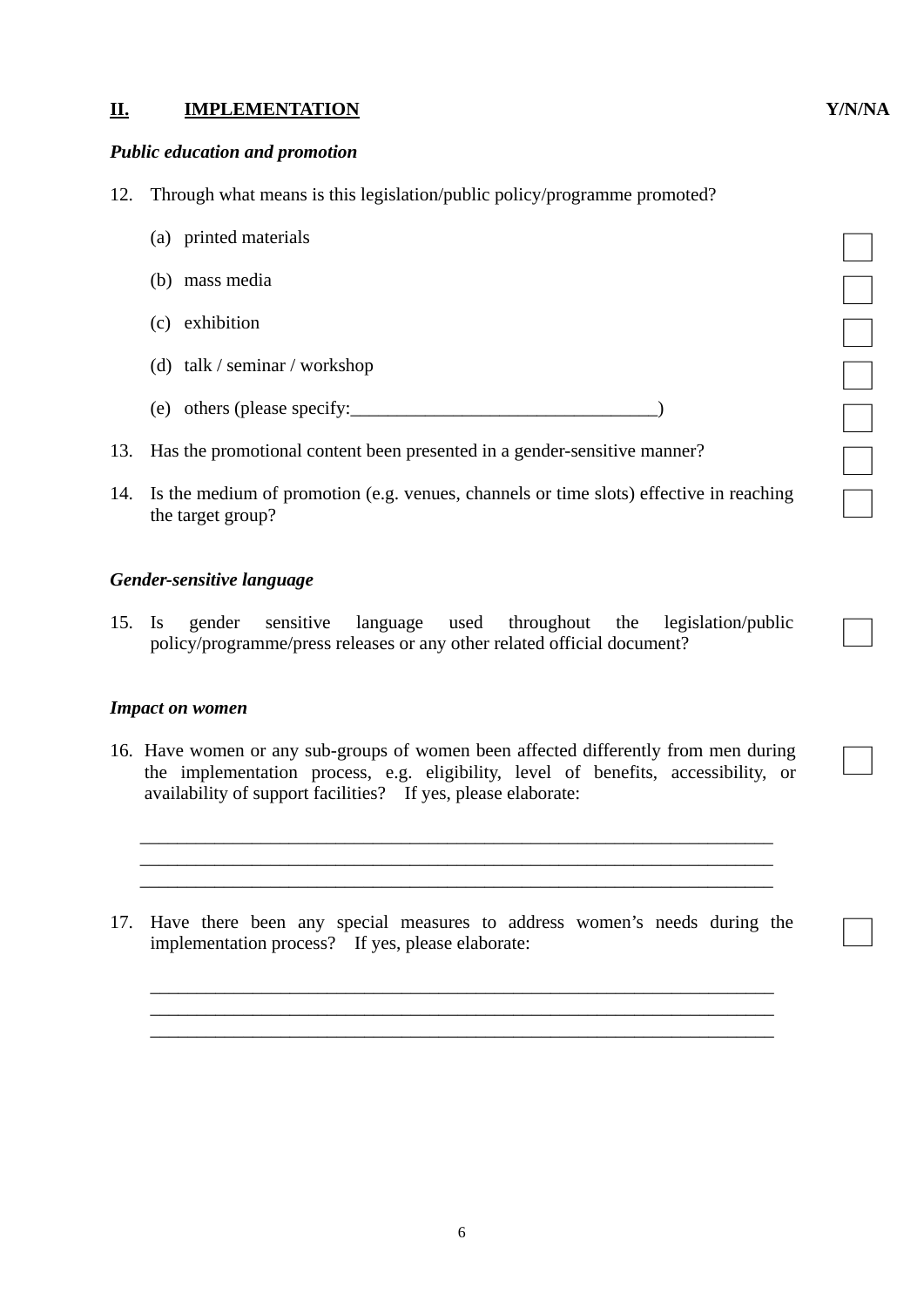# **III. MONITORING Y/N/NA**

# *Compilation and analysis of gender information*

18. Have sex-disaggregated data and indicators (qualitative or quantitative) been collected or compiled to monitor the process and outcome of this legislation/public policy/programme?

## *Inclusion of gender issues*

19. Have gender perspectives and concerns been included in the monitoring mechanism? If yes, please elaborate:

\_\_\_\_\_\_\_\_\_\_\_\_\_\_\_\_\_\_\_\_\_\_\_\_\_\_\_\_\_\_\_\_\_\_\_\_\_\_\_\_\_\_\_\_\_\_\_\_\_\_\_\_\_\_\_\_\_\_\_\_\_\_\_\_\_\_\_ \_\_\_\_\_\_\_\_\_\_\_\_\_\_\_\_\_\_\_\_\_\_\_\_\_\_\_\_\_\_\_\_\_\_\_\_\_\_\_\_\_\_\_\_\_\_\_\_\_\_\_\_\_\_\_\_\_\_\_\_\_\_\_\_\_\_\_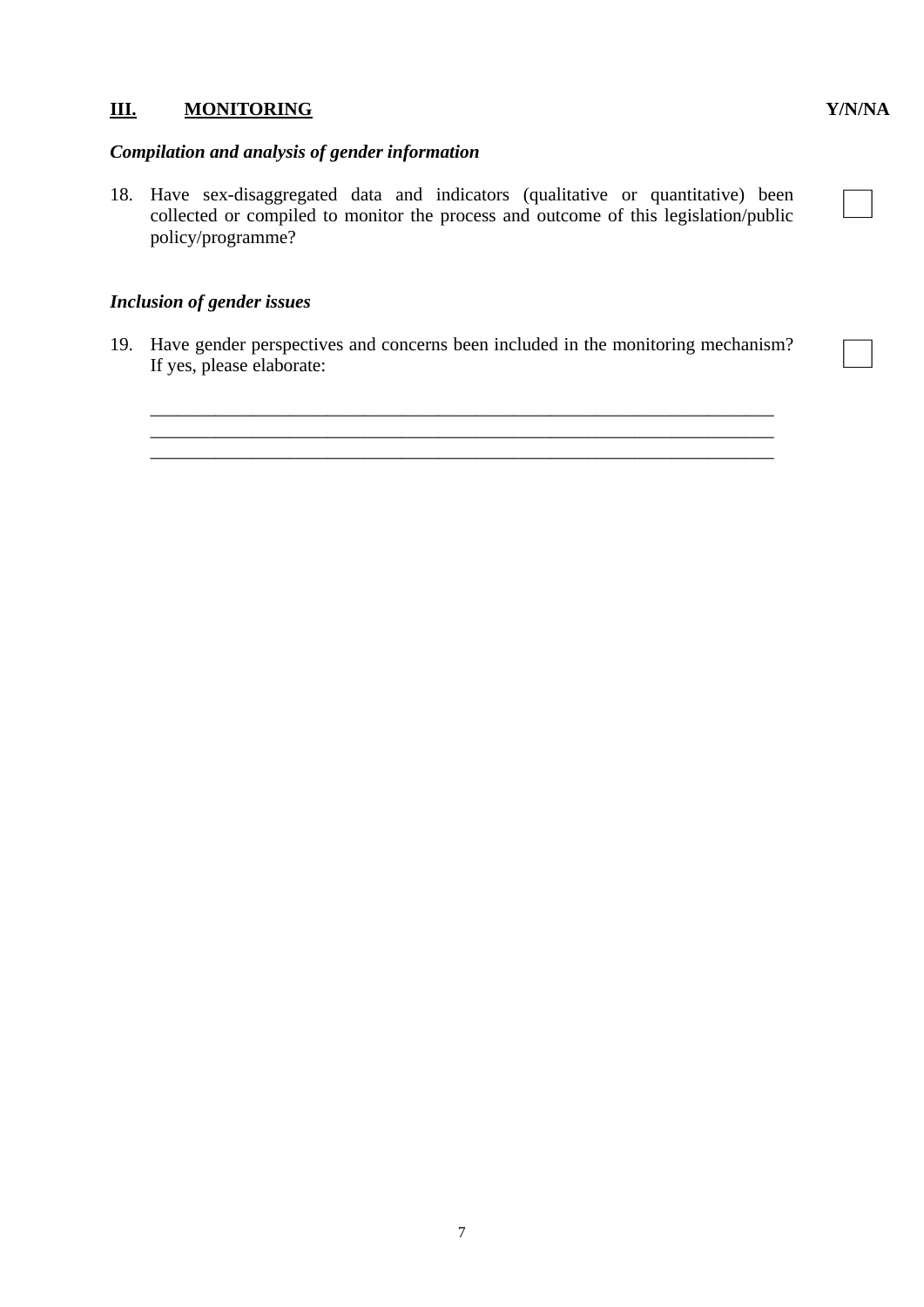# **IV. EVALUATION AND REVIEW Y/N/NA**

20. When, and how, was the evaluation of the design, implementation and outcome of this legislation/public policy/programme conducted?

 \_\_\_\_\_\_\_\_\_\_\_\_\_\_\_\_\_\_\_\_\_\_\_\_\_\_\_\_\_\_\_\_\_\_\_\_\_\_\_\_\_\_\_\_\_\_\_\_\_\_\_\_\_\_\_\_\_\_\_\_\_\_\_\_\_\_\_ \_\_\_\_\_\_\_\_\_\_\_\_\_\_\_\_\_\_\_\_\_\_\_\_\_\_\_\_\_\_\_\_\_\_\_\_\_\_\_\_\_\_\_\_\_\_\_\_\_\_\_\_\_\_\_\_\_\_\_\_\_\_\_\_\_\_\_

### *Gender analysis of the impact on women*

- 21. Have sex-disaggregated data and indicators (qualitative or quantitative) been analysed in the evaluation process?
- 22. Does the analysis show gender differences or correlations with the following variables:
	- $q$  age  $q$
	- disabilities □
	- education □
	- employment status □
	- ethnic origin □
	- family role □
	- income group □
	- residence status □
	- <sup>y</sup> others (please specify: \_\_\_\_\_\_\_\_\_\_\_\_\_\_\_\_\_\_\_\_\_\_\_\_\_\_\_\_\_\_\_\_\_\_\_\_) □

If yes, please elaborate:

23. Has any of the following been consulted during external evaluation (if applicable):

\_\_\_\_\_\_\_\_\_\_\_\_\_\_\_\_\_\_\_\_\_\_\_\_\_\_\_\_\_\_\_\_\_\_\_\_\_\_\_\_\_\_\_\_\_\_\_\_\_\_\_\_\_\_\_\_\_\_\_\_\_\_\_\_\_\_\_

 $\overline{\phantom{a}}$  ,  $\overline{\phantom{a}}$  ,  $\overline{\phantom{a}}$  ,  $\overline{\phantom{a}}$  ,  $\overline{\phantom{a}}$  ,  $\overline{\phantom{a}}$  ,  $\overline{\phantom{a}}$  ,  $\overline{\phantom{a}}$  ,  $\overline{\phantom{a}}$  ,  $\overline{\phantom{a}}$  ,  $\overline{\phantom{a}}$  ,  $\overline{\phantom{a}}$  ,  $\overline{\phantom{a}}$  ,  $\overline{\phantom{a}}$  ,  $\overline{\phantom{a}}$  ,  $\overline{\phantom{a}}$ 

- (a) Gender specialists (e.g. Women's Commission, gender research centres, individual gender experts) □
- (b) Relevant government bureau or departments (e.g. Team 2/Division 1 of LWB)<br>
(c) Relevant statutory bodies
- (c) Relevant statutory bodies
- $(d)$  Non-governmental organisations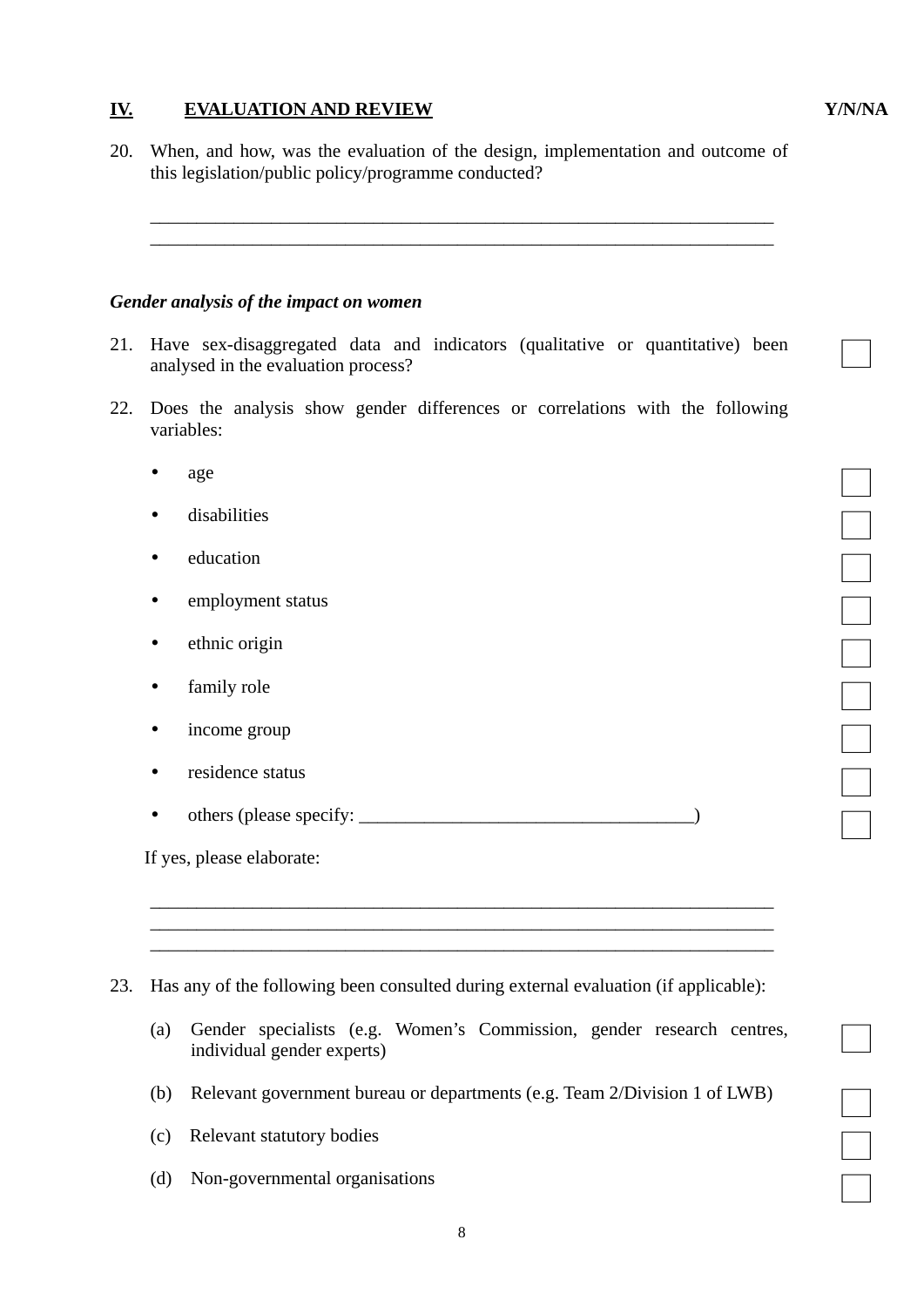## **Y/N/NA**

|     | (e) | Women's associations                                                                                                                                                                                                     |
|-----|-----|--------------------------------------------------------------------------------------------------------------------------------------------------------------------------------------------------------------------------|
|     | (f) | Women being positively or negatively* affected                                                                                                                                                                           |
|     | (g) |                                                                                                                                                                                                                          |
|     |     | 24. Please provide details of the consultees and a summary of their views:                                                                                                                                               |
|     |     |                                                                                                                                                                                                                          |
| 25. |     | Has this legislation/public policy/programme, in any way (directly and indirectly, in<br>the short, medium or long-term), resulted in:                                                                                   |
|     | (a) | improving upon any previous legislation/public policy/programme that was<br>discriminatory or disadvantageous to women;                                                                                                  |
|     | (b) | establishing legal and other protection of the rights of women;                                                                                                                                                          |
|     | (c) | strengthening women's decision-making role;                                                                                                                                                                              |
|     | (d) | increasing women's access to and control of resources; or                                                                                                                                                                |
|     | (e) | contributing towards empowerment of women?                                                                                                                                                                               |
|     | (f) |                                                                                                                                                                                                                          |
|     |     | If yes, please elaborate:                                                                                                                                                                                                |
|     |     |                                                                                                                                                                                                                          |
| 26. |     | Have there been any restrictions or limitations imposed on women or sub-groups of<br>women? If yes, please elaborate:                                                                                                    |
|     |     |                                                                                                                                                                                                                          |
| 27. |     | Have staff who are responsible for reviewing the evaluation reports ensured that<br>gender-related omissions and successes in this legislation/public policy/programme<br>and other related ones are properly reflected? |

# *Future planning*

28. Have the evaluation findings been used to enhance gender-sensitivity in future planning, implementation and monitoring processes of this legislation/public □ policy/programme and other related ones?